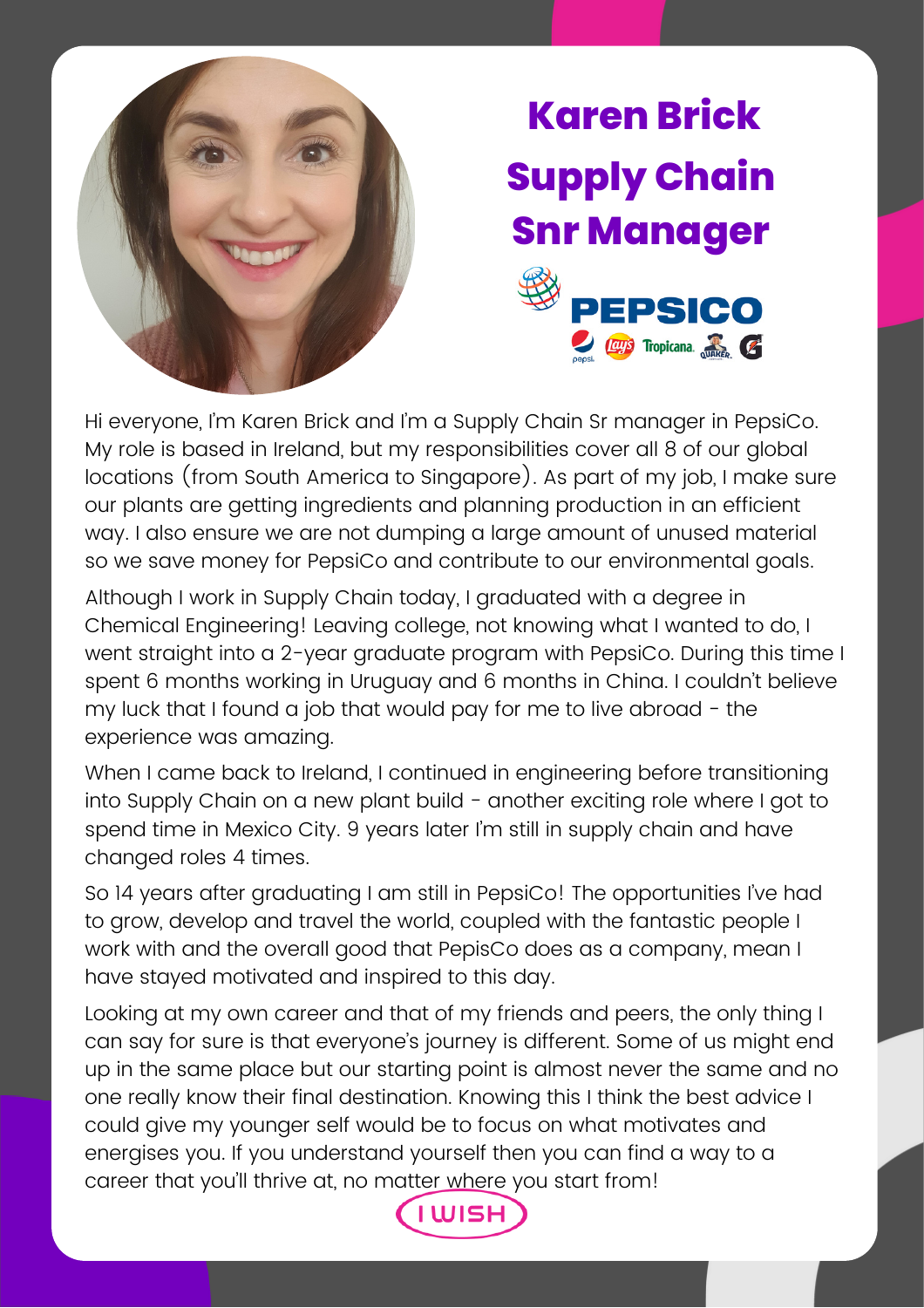What option subjects did you choose to Leaving Cert? Economics, Biology and Physics.

When did you complete your Leaving Cert? 2004.

Did you have a part-time job after school? Yes, I worked 1 day a week (weekend) in a carpet shop as a sales assistant from transition year

Did you play sport when you were in school? Yes I played Hockey

Did you go to college? If so, what college did you attend? I attended U.C.C.

What college course did you study? Chemical Engineering.

Share some details about any industry roles you have had in your lifetime.

Always worked in Pepsi since graduating – have held roles in Project Engineering, New plant build Supply Chain lead, Ingredients purchasing and Inventory manager for largest region, Business Continuity global manager (what happens if a plant burns down….)